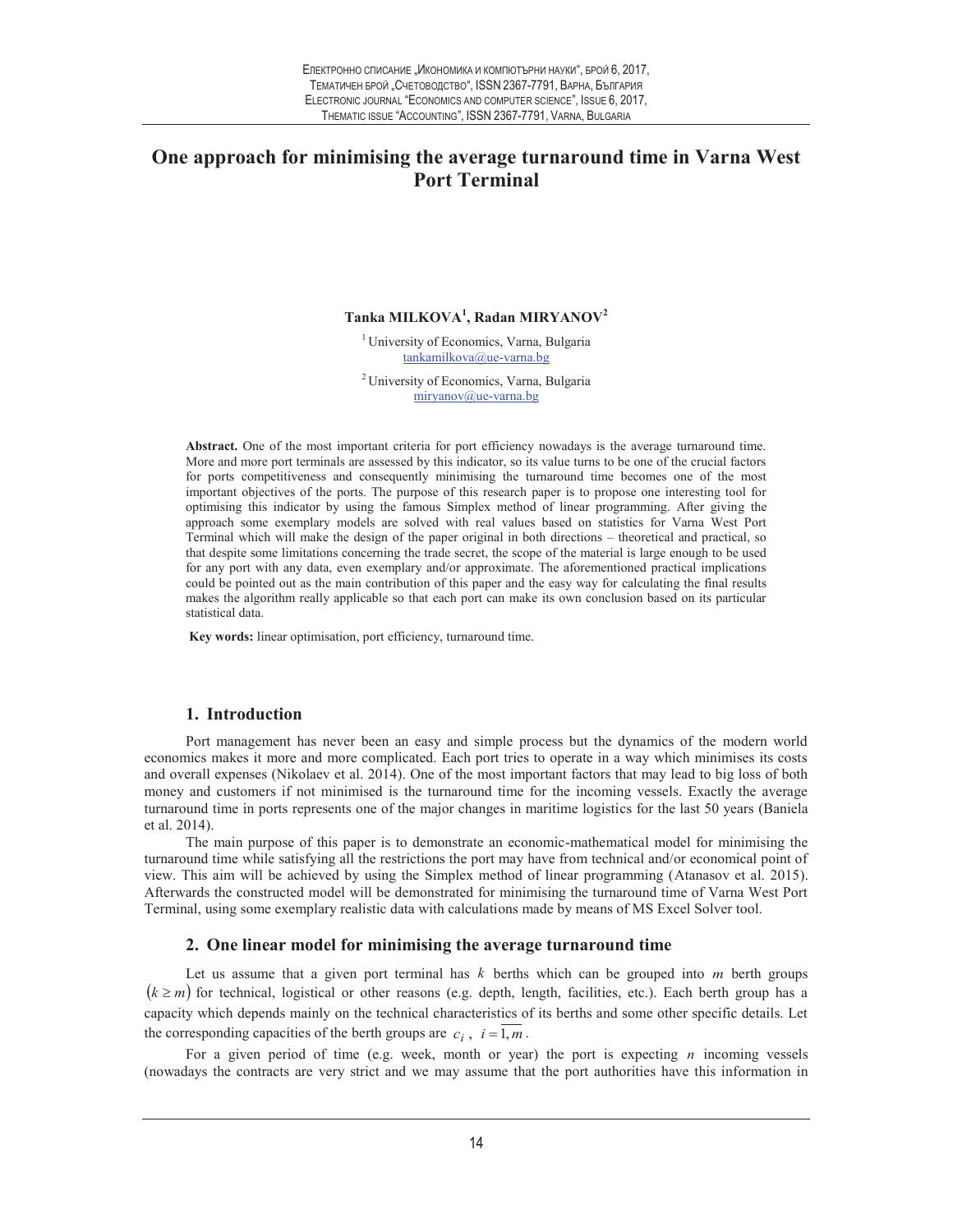advance). Then we can choose the variables  $x_{ij} = \begin{cases} i & i = 1, m, j = 1, n \end{cases}$  $\frac{0}{i}, i = \overline{1, m}, j =$  $=\begin{cases} 0 \\ 1 \end{cases}$ ,  $i = \overline{1, m}$ ,  $j = \overline{1, n}$  resulting 1 if a berth from the  $i -$ th

group services the  $j$  - th vessel and 0 if the berth servicing the  $j$  - th vessel is not from the  $i$  - th group, assuming that no change of the group is needed during the service procedure.

Let the turnaround time for the  $j - th$  vessel if serviced at a berth from the  $i - th$  group is  $t_{ij}$ ,  $i = \overline{1, m}$ ,  $j = \overline{1, n}$ . So the total turnaround time for the given period of time will be equal to  $\sum_{i=1}^{n} \sum_{j=1}^{n}$ *m i n j*  $t_{ij}$  $x_{ij}$  $1 \, j=1$ ,

while the average turnaround time will be  $\frac{1}{n} \sum_{i=1}^n \sum_{j=1}$ *m i n j*  $\frac{1}{n}\sum_{i=1}^n\sum_{j=1}^t t_{ij}x_{ij}$  $\frac{1}{2} \sum_{i=1}^{m} \sum_{i=1}^{n} t_{ii} x_{ii}$ .

> It can be easily seen that  $\sum x_{ij} = 1, j = 1, n$ *m i*  $_{ij}$  = 1,  $j$  = 1,  $\sum_{i=1} x_{ij} = 1, j =$ and  $\sum x_{ij} \leq c_i$ ,  $i = 1, m$ *n j*  $_{ij} \leq c_i$ ,  $i=1$ ,  $\sum_{j=1} x_{ij} \leq c_i$ ,  $i =$ . So the linear model for

minimizing the total turnaround time for the given period of time will be:

$$
\min : \sum_{i=1}^{m} \sum_{j=1}^{n} t_{ij} x_{ij} , \qquad (1)
$$

subject to

$$
\sum_{i=1}^{m} x_{ij} = 1, \ j = \overline{1, n}, \tag{2}
$$

$$
\sum_{j=1}^{n} x_{ij} \le c_i, \quad i = \overline{1, m}, \tag{3}
$$

$$
x_{ij} = \begin{cases} 0, & i = \overline{1, m}, j = \overline{1, n}. \end{cases}
$$
 (4)

We can put a stress once again on the simple fact that no change of the groups is needed during the service, i.e. it is not logical some part of the work to be done in one berth group while the rest to be in another although in practice there are some insignificant exceptions.

Another situation may occur more often – a berth to be "forbidden" for some ship or ships. The reasons can be various – technical, economical, logistical, etc. If so the corresponding values of  $t_{ij}$  is chosen to be "too big" so that the algorithm avoids that choice. In practical problems where the average turnaround time is approximately 24 hours (Ducruet and Merk, 2013), choosing value of 1000 hours for example is enough.

### **3. Application of the algorithm for Varna West Port Terminal**

Let us demonstrate the aforementioned approach based on some realistic data from Varna West Port Terminal. This terminal has 19 berths which are usually divided into four groups (fig. 1). The first group consists of 7 berths  $(1A, 1, 2, 3, 4, 5, 4, 6)$  close to each other with distance from water level to top of hatch coaming maximum 16 m. The second group is smaller with 2 berths only (7 and 8) and the distance from water level to top of hatch coaming is even less – maximum 12 m. The third group is similar to the first with 9 berths (9, 10, 10A, 11, 12, 13, 14, 15 and 16) with distance from water level to top of hatch coaming maximum 16 m. The fourth group has only one berth (number 17) but the distance from water level to top of hatch coaming is up to maximum 21 m.

Let us observe an exemplary future 1-week period and the expected number of ships in Varna West Port Terminal is 15. Having in mind the 4 berth groups, we have to determine the values of the variables  $x_{ij}$ ,  $i = \overline{1,4}$ ,  $j = \overline{1,15}$ . For technological reasons the capacities  $(c_1, c_2, c_3, c_4)$  are  $(8, 2, 8, 2)$ . The approximate values of  $t_{ij}$ ,  $i = \overline{1,4}$ ,  $j = \overline{1,15}$  are given in table 1.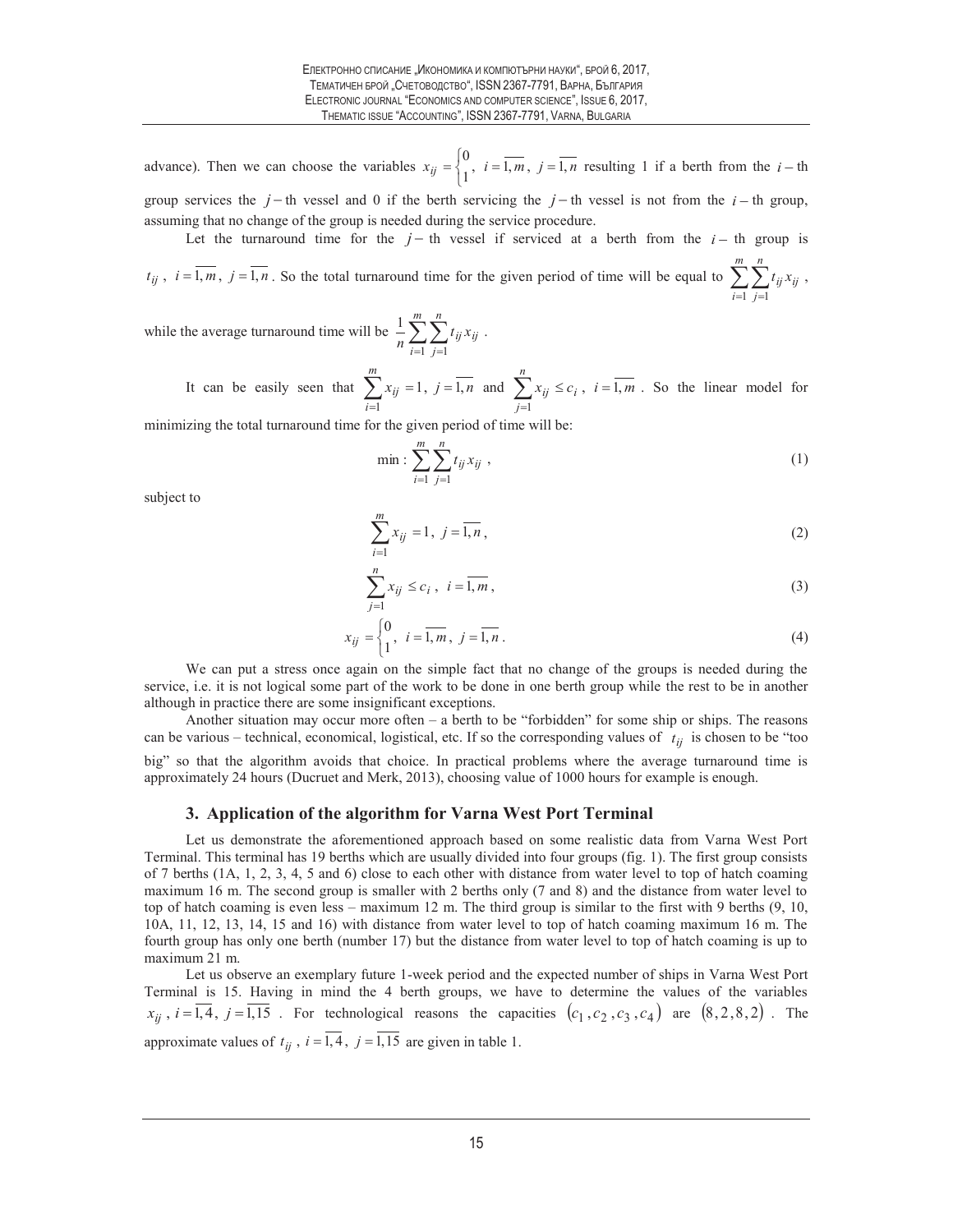**VARNA WEST PORT TERMINAL** 

|  | Berth 9 - 160 m                     |  |
|--|-------------------------------------|--|
|  | Berth 10 - 160 m                    |  |
|  | Berth 10A - 208 m                   |  |
|  | Berth 11 - 225 m                    |  |
|  | Berth 12 - 162 m                    |  |
|  | Berth 13 - 160 m                    |  |
|  | Berth 14 - 160 m                    |  |
|  | Berth 15 - 169 m                    |  |
|  | Berth 16 - 215 m                    |  |
|  | Distance from water level to top of |  |
|  | hatch coaming - max 16 m            |  |



Berth 17 - 246 m<br>Distance from water level to top of hatch coaming - max 21 m



For mobile cranes the distance from water level to top of hatch coaming should be max 35 - 45 m



**Figure 1.** Specified in the latest order of EA Maritime<br>
2. Water density at all betths -1.004<br>
2. Water density at all betths -1.004<br>
3. Eoliard pull - 45 t<br>
4. Accommodation ladder should be placed in such a manner<br>
as rad.bg/page.php?category=87)

- 
- 
- Source: www.port-varna.bg



Berth 1A - 102 m Berth 1 - 240 m Berth 2 - 200 m Berth 3 - 138 m Berth 4 - 140 m Berth 5 - 155 m<br>Berth 6 - 215 m<br>Distance from water level to top of hatch coaming - max 16 m



Berth 8 - 155 m Distance from water level to top of hatch coaming - max 12 m

**Table 1.** 

Approximate turnaround time (in hours) for the  $j - th$  vessel if serviced at a berth from the  $i - th$  group

| . .            |    | $\tilde{\phantom{a}}$ |              | $\tilde{}$<br>$\sim$    |
|----------------|----|-----------------------|--------------|-------------------------|
| Vessel \ Group | 1  | $\overline{2}$        | $\mathbf{3}$ | $\overline{\mathbf{4}}$ |
|                | 27 | 25                    | 28           | 26                      |
| $\mathbf{2}$   | 28 | 26                    | 26           | 29                      |
| 3              | 29 | 27                    | 25           | 28                      |
| 4              | 25 | 26                    | 27           | 28                      |
| $\overline{5}$ | 24 | 23                    | 26           | 25                      |
| 6              | 26 | 25                    | 28           | 27                      |
| 7              | 29 | 27                    | 30           | 28                      |
| 8              | 26 | 27                    | 28           | 29                      |
| 9              | 27 | 26                    | 25           | 28                      |
| 10             | 24 | 25                    | 26           | 28                      |
| 11             | 25 | 26                    | 24           | 27                      |
| 12             | 26 | 32                    | 28           | 29                      |
| 13             | 31 | 28                    | 32           | 30                      |
| 14             | 28 | 29                    | 30           | 31                      |
| 15             | 30 | 27                    | 29           | 27                      |

Source: Own calculations

The linear problem (1)-(4) can be easily solved by means of using MS Excel Solver tool and the results are given in table 2.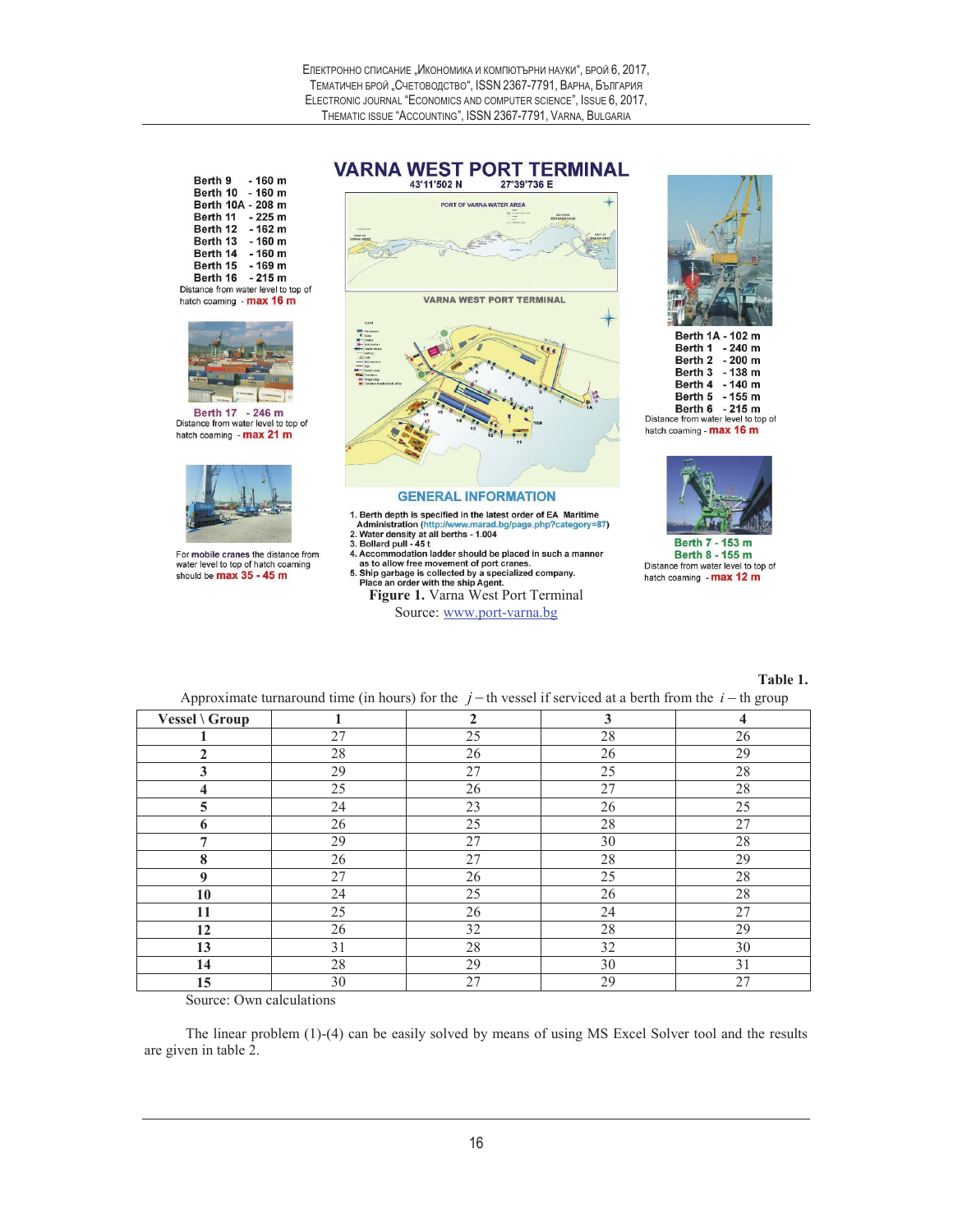| Електронно списание "Икономика и компютърни науки", брой 6, 2017.   |
|---------------------------------------------------------------------|
| ТЕМАТИЧЕН БРОЙ "СЧЕТОВОДСТВО", ISSN 2367-7791, ВАРНА, БЪЛГАРИЯ      |
| ELECTRONIC JOURNAL "ECONOMICS AND COMPUTER SCIENCE". ISSUE 6, 2017. |
| THEMATIC ISSUE "ACCOUNTING". ISSN 2367-7791. VARNA. BULGARIA        |

**Table 2.** 

|                | Incoming vessel to berth group distribution with no restricted groups |              |    |              |    |              |    |              |
|----------------|-----------------------------------------------------------------------|--------------|----|--------------|----|--------------|----|--------------|
| IS\BG          | 1                                                                     |              |    | 2            | 3  |              | д  |              |
| $\mathbf{1}$   | 27                                                                    | $\mathbf{0}$ | 25 | $\mathbf{1}$ | 28 | $\mathbf{0}$ | 26 | $\mathbf{0}$ |
| $\overline{2}$ | 28                                                                    | $\mathbf{0}$ | 26 | $\mathbf{0}$ | 26 | $\mathbf{1}$ | 29 | $\mathbf{0}$ |
| з              | 29                                                                    | $\mathbf{0}$ | 27 | $\mathbf{0}$ | 25 | $\mathbf{1}$ | 28 | $\mathbf{0}$ |
| 4              | 25                                                                    | $\mathbf{1}$ | 26 | $\mathbf{0}$ | 27 | $\bf{0}$     | 28 | $\mathbf{0}$ |
| 5              | 24                                                                    | $\mathbf{1}$ | 23 | $\mathbf{0}$ | 26 | $\bf{0}$     | 25 | $\mathbf{0}$ |
| 6              | 26                                                                    | $\mathbf{1}$ | 25 | $\mathbf{0}$ | 28 | $\bf{0}$     | 27 | $\bf{0}$     |
| 7              | 29                                                                    | $\mathbf{0}$ | 27 | $\mathbf{0}$ | 30 | $\mathbf{0}$ | 28 | $\mathbf{1}$ |
| 8              | 26                                                                    | $\mathbf{1}$ | 27 | $\mathbf{0}$ | 28 | $\bf{0}$     | 29 | $\mathbf{0}$ |
| 9              | 27                                                                    | $\mathbf{0}$ | 26 | $\mathbf{0}$ | 25 | $\mathbf{1}$ | 28 | $\mathbf{0}$ |
| 10             | 24                                                                    | $\mathbf{1}$ | 25 | $\mathbf{0}$ | 26 | $\bf{0}$     | 28 | $\mathbf 0$  |
| 11             | 25                                                                    | $\mathbf{0}$ | 26 | $\mathbf{0}$ | 24 | $\mathbf{1}$ | 27 | $\mathbf 0$  |
| 12             | 26                                                                    | $\mathbf{1}$ | 32 | $\mathbf{0}$ | 28 | $\bf{0}$     | 29 | $\mathbf 0$  |
| 13             | 31                                                                    | $\mathbf{0}$ | 28 | $\mathbf{1}$ | 32 | $\bf{0}$     | 30 | $\mathbf 0$  |
| 14             | 28                                                                    | $\mathbf{1}$ | 29 | $\mathbf{0}$ | 30 | $\bf{0}$     | 31 | $\mathbf{0}$ |
| 15             | 30                                                                    | 0            | 27 | $\bf{0}$     | 29 | $\bf{0}$     | 27 | $\mathbf{1}$ |
|                |                                                                       |              |    |              |    |              |    |              |
| <b>Tmin</b>    | 387                                                                   | 7            |    | 2            |    | 4            |    | 2            |

Source: MS Excel Solver

We can see that after the optimisation the capacity of the smallest berth groups (second and fourth) are used up to the maximum while the biggest group has the smallest percentage of use. For such reason or for some different management issues the port authorities may decide to put some additional restrictions in other to receive a more balanced result. Such an example for putting some "big turnaround time obstacles" for particular vessel and berth groups is given in table 3, where group 1 must not service ships 5 and 10, while groups 2 and 4 must not service ships 1 and 15 correspondingly. The results can be found in table 4 and although the total turnaround time is slightly increased, the distribution seems more balanced.

## **Table 3.**

Approximate turnaround time (in hours) for the  $j$  - th vessel if serviced at a berth from the  $i$  - th group

| with restrictions put on some vessels and groups |                  |                  |    |                  |  |  |  |
|--------------------------------------------------|------------------|------------------|----|------------------|--|--|--|
| <b>Vessel</b> \ $Group$                          |                  |                  | 3  | 4                |  |  |  |
|                                                  | 27               | 1000 (forbidden) | 28 | 26               |  |  |  |
| $\mathbf{2}$                                     | 28               | 26               | 26 | 29               |  |  |  |
| 3                                                | 29               | 27               | 25 | 28               |  |  |  |
| 4                                                | 25               | 26               | 27 | 28               |  |  |  |
| 5                                                | 1000 (forbidden) | 23               | 26 | 25               |  |  |  |
| 6                                                | 26               | 25               | 28 | 27               |  |  |  |
| 7                                                | 29               | 27               | 30 | 28               |  |  |  |
| 8                                                | 26               | 27               | 28 | 29               |  |  |  |
| 9                                                | 27               | 26               | 25 | 28               |  |  |  |
| 10                                               | 1000 (forbidden) | 25               | 26 | 28               |  |  |  |
| 11                                               | 25               | 26               | 24 | 27               |  |  |  |
| 12                                               | 26               | 32               | 28 | 29               |  |  |  |
| 13                                               | 31               | 28               | 32 | 30               |  |  |  |
| 14                                               | 28               | 29               | 30 | 31               |  |  |  |
| 15                                               | 30               | 27               | 29 | 1000 (forbidden) |  |  |  |

Source: Own calculations